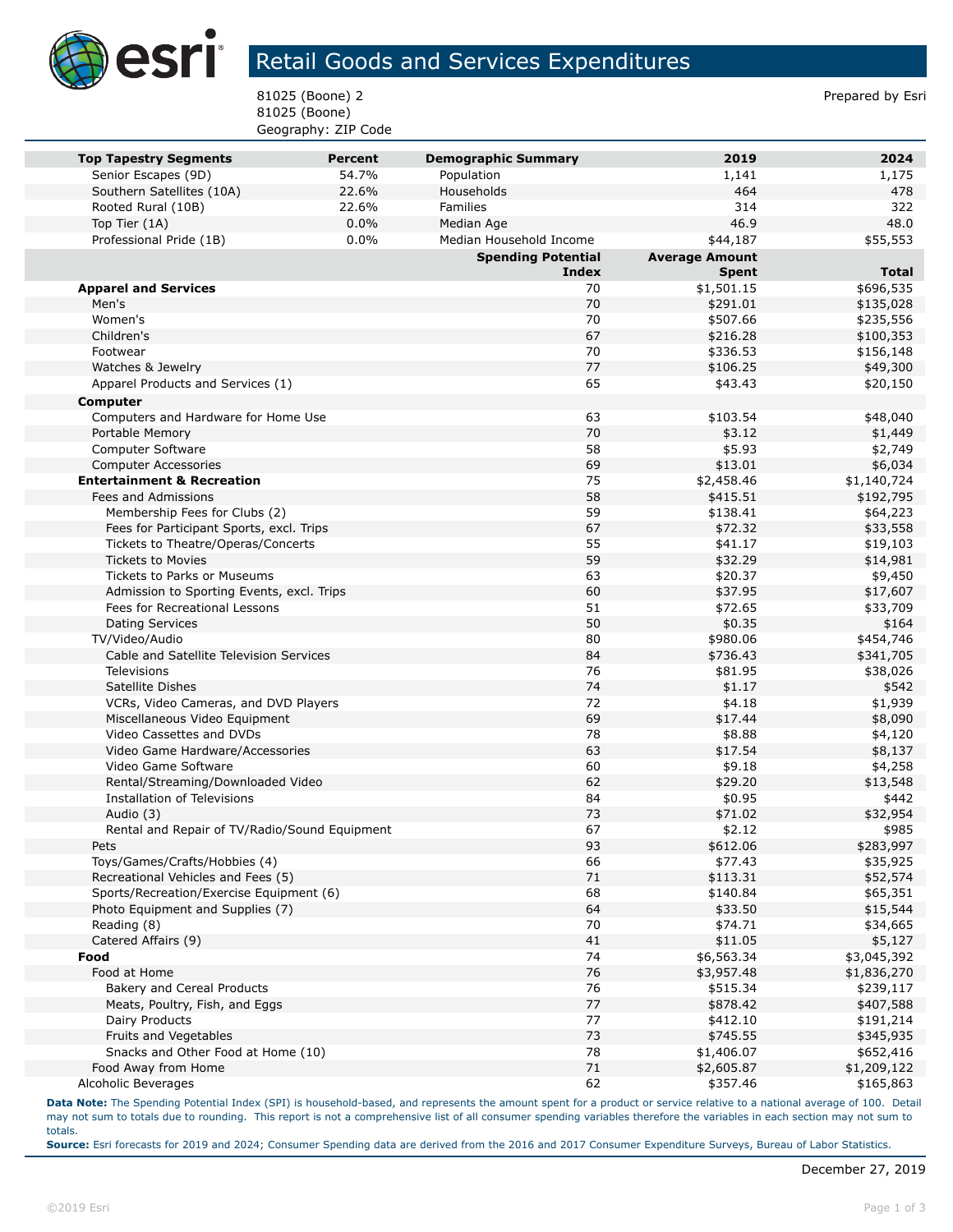

## Retail Goods and Services Expenditures

81025 (Boone) 2 Prepared by Esri 81025 (Boone) Geography: ZIP Code

|                                            | <b>Spending Potential</b> | <b>Average Amount</b> |              |
|--------------------------------------------|---------------------------|-----------------------|--------------|
|                                            | <b>Index</b>              | Spent                 | Total        |
| <b>Financial</b>                           |                           |                       |              |
| Value of Stocks/Bonds/Mutual Funds         | 67                        | \$14,293.53           | \$6,632,198  |
| Value of Retirement Plans                  | 67                        | \$64,145.13           | \$29,763,341 |
| Value of Other Financial Assets            | 61                        | \$3,490.03            | \$1,619,373  |
| Vehicle Loan Amount excluding Interest     | 85                        | \$2,433.01            | \$1,128,915  |
| Value of Credit Card Debt                  | 71                        | \$1,740.57            | \$807,624    |
| Health                                     |                           |                       |              |
| Nonprescription Drugs                      | 87                        | \$125.52              | \$58,242     |
| <b>Prescription Drugs</b>                  | 91                        | \$333.47              | \$154,730    |
| Eyeglasses and Contact Lenses              | 75                        | \$67.80               | \$31,460     |
| Home                                       |                           |                       |              |
| Mortgage Payment and Basics (11)           | 70                        | \$7,028.91            | \$3,261,415  |
| Maintenance and Remodeling Services        | 76                        | \$1,626.58            | \$754,731    |
| Maintenance and Remodeling Materials (12)  | 85                        | \$416.90              | \$193,441    |
| Utilities, Fuel, and Public Services       | 79                        | \$3,854.08            | \$1,788,295  |
| <b>Household Furnishings and Equipment</b> |                           |                       |              |
| Household Textiles (13)                    | 71                        | \$71.27               | \$33,070     |
| Furniture                                  | 66                        | \$407.43              | \$189,047    |
| <b>Rugs</b>                                | 53                        | \$17.15               | \$7,959      |
| Major Appliances (14)                      | 81                        | \$285.64              | \$132,537    |
| Housewares (15)                            | 78                        | \$82.68               | \$38,365     |
| Small Appliances                           | 72                        | \$35.11               | \$16,289     |
| Luggage                                    | 61                        | \$8.50                | \$3,946      |
| Telephones and Accessories                 | 71                        | \$53.65               | \$24,894     |
| <b>Household Operations</b>                |                           |                       |              |
| Child Care                                 | 55                        | \$278.75              | \$129,342    |
| Lawn and Garden (16)                       | 83                        | \$390.49              | \$181,189    |
| Moving/Storage/Freight Express             | 62                        | \$41.27               | \$19,147     |
| Housekeeping Supplies (17)                 | 81                        | \$608.18              | \$282,198    |
| <b>Insurance</b>                           |                           |                       |              |
| Owners and Renters Insurance               | 87                        | \$502.98              | \$233,380    |
| Vehicle Insurance                          | 80                        | \$1,233.17            | \$572,193    |
| Life/Other Insurance                       | 78                        | \$358.89              | \$166,527    |
| Health Insurance                           | 80                        | \$3,135.60            | \$1,454,918  |
| Personal Care Products (18)                | 72                        | \$361.90              | \$167,922    |
| School Books and Supplies (19)             | 70                        | \$108.28              | \$50,244     |
| <b>Smoking Products</b>                    | 90                        | \$364.64              | \$169,194    |
| Transportation                             |                           |                       |              |
| Payments on Vehicles excluding Leases      | 84                        | \$2,127.71            | \$987,257    |
| Gasoline and Motor Oil                     | 81                        | \$1,844.53            | \$855,862    |
| Vehicle Maintenance and Repairs            | 75                        | \$857.04              | \$397,664    |
| <b>Travel</b>                              |                           |                       |              |
| Airline Fares                              | 63                        | \$341.91              | \$158,645    |
| Lodging on Trips                           | 71                        | \$437.86              | \$203,169    |
| Auto/Truck Rental on Trips                 | 59                        | \$15.46               | \$7,173      |
| Food and Drink on Trips                    | 69                        | \$371.71              | \$172,473    |

**Data Note:** The Spending Potential Index (SPI) is household-based, and represents the amount spent for a product or service relative to a national average of 100. Detail may not sum to totals due to rounding. This report is not a comprehensive list of all consumer spending variables therefore the variables in each section may not sum to totals. **Source:** Esri forecasts for 2019 and 2024; Consumer Spending data are derived from the 2016 and 2017 Consumer Expenditure Surveys, Bureau of Labor Statistics.